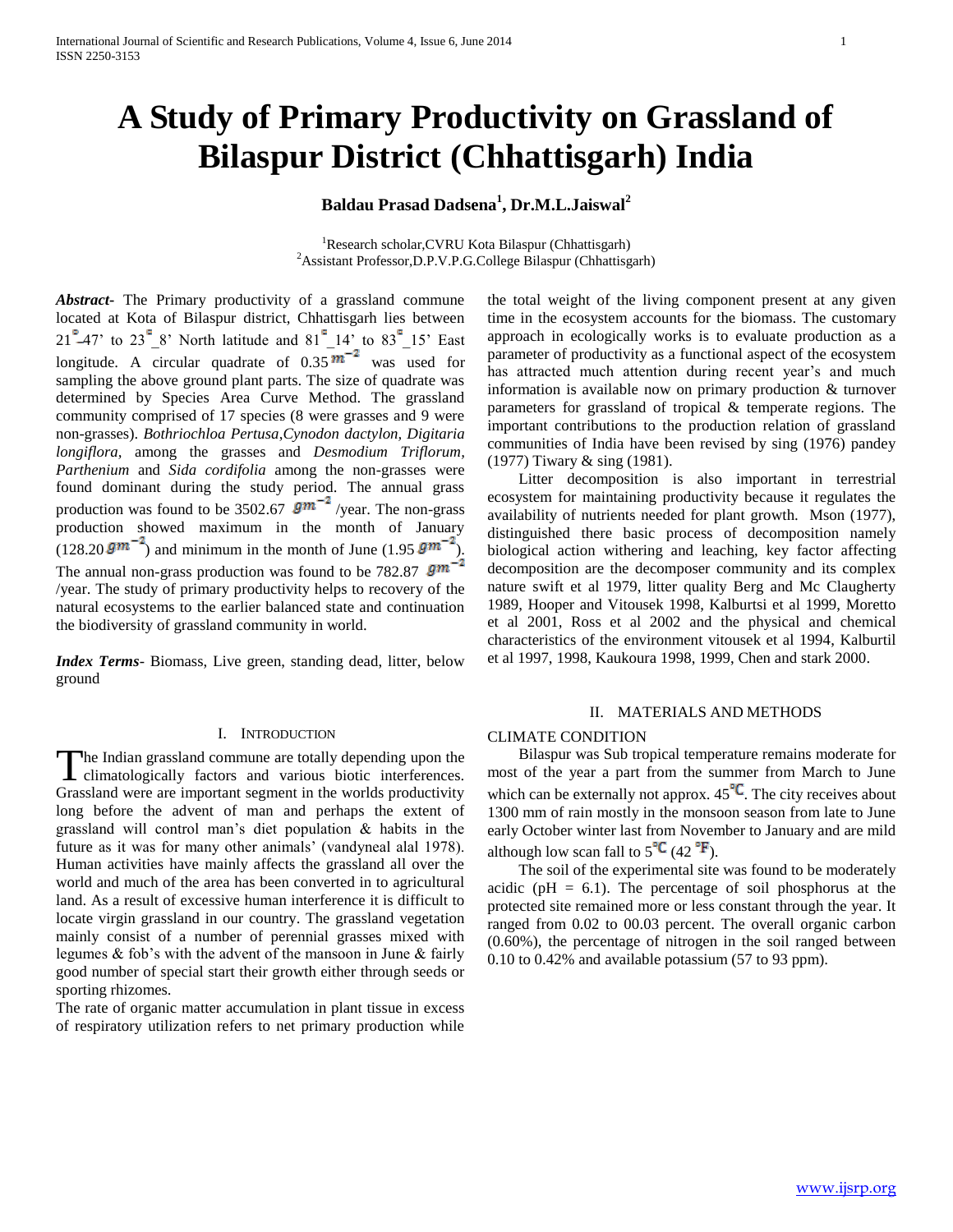| depth in cm         | pH   | Conductivity | Organic carbon<br>$(C)$ $(\frac{6}{6})$ | Available<br>phosphorus (P)<br>(ppm) | Available<br>potassium $(K)$<br>(ppm) |
|---------------------|------|--------------|-----------------------------------------|--------------------------------------|---------------------------------------|
| $0$ to $10$         | 5.15 | 0.41         | 0.56                                    | 0.65                                 | 92.53                                 |
| $10 \text{ to } 20$ | 6.20 | 0.32         | 0.64                                    | 0.48                                 | 85.47                                 |
| 20 to 30            | 6.95 | 0.32         | 0.60                                    | 1.11                                 | 57.54                                 |

**Table-1: the pH, conductivity, organic carbon (%), available phosphorus and potassium content of the soil content of the study site (values are in mean ± SD, n = 5 each**

## III. SAMPLE COLLECTION AND IDENTIFICATION

## PLANT SAMPLING-

- $\triangleright$  The monthly sampling for above ground biomass will be done in a random way in all the 3 parts of the grassland area by harvest method 3 Quadrates will be taken at each sampling site on each sampling date. The clipping of above ground parts will be done closed to the ground with the help of a scissor. The material will be separated species wise.
- The below ground plant parts will be collected, by monolith method (weaver and darland 1949) 3 Monolith of 25 x 25 x 30cm., will be taken at each site on each sampling time.

## SOIL SAMPLE:

Composite soil samples will be collected every month.

#### PRODUCTIVITY STUDY:

 The various parameters of biomass structure and function will be calculated from the sampled plant materials.

## BIOMASS AND PRIMARY PRODUCTIVITY

 The productivity for each category of plant materials i.e. live green, standing dead, litter and below ground parts was calculated by summing up of the positive increments of concerned biomass during the study period and was expressed as  $gm^{-2}/year$ 

 Litter disappearance (LD) was calculated by subtracting the total net productivity of litter during the year from the difference between final and initial litter biomass (Golley, 1965).Below ground disappearance (BGD) was calculated from the difference between peak below ground biomass and succeeding minimum below ground biomass (Sims & Singh, 1971).Total disappearance was obtained by adding litter disappearance and below ground disappearance.

# IV. RESULTS

 The green biomass of grasses sedges increased continuously from 0.86  $gm^{-2}$  may to a peak value of 258.31  $gm^{-2}$  in October. The total above ground standing dead biomass in site was minimum 7.60  $gm^{-2}$  in June & maximum 136.08  $gm^{-2}$  in October. The total above ground biomass (green dead) in site increased from a minimum of 23.85  $gm^{-2}$  in June to 422.71  $g m^{-2}$  in October .The litter in site increased from January & reached its peak of 76.43  $gm^{-2}$  in October the belowground biomass of both the sites decreased initially in the rainy season & than increased in site the peak value was 260.30  $gm^{-2}$  in January

The total biomass of site increased from  $45.50 \text{ gm}^{-2}$  in June to 678.39  $gm^{-2}$  in January where as it fluctuated throughout the year. The below ground/ above ground ratio in site ranged between 0.42 to 0.90.

 Live green biomass (grasses, non grasses and total live green) of the study site. The green biomass did not show any trend. It attained a peak during October and minimum in month of May. The standing dead biomass also did not show any trend and the peak in the month of October (133.69  $gm^{-2}$ ). Minimum standing dead biomass was recorded in the month of May

 $(4.36 \text{ gm}^{-2})$ . Total above ground biomass is the sum total of live green biomass and standing dead biomass. It was found to be minimum in the month of May  $(5.12 \text{ gm}^{-2})$  and maximum during Oct0ber (406.97  $gm^{-2}$ ).

 The litter biomass of the community exhibited an decreasing trend from January to May and increasing in June, September and October. There is no litter found in month of July and August. Thereafter the value showed a declined trend till May  $(18.099m^{-2})$ . The litter biomass again showed an increasing trend showing a maximum of  $(76.43 \text{gm}^{-2})$  during the last sampling period i.e. in the month of October.

 The sequence of monthly above ground biomass values showed similar trend to that observed in case of live green biomass values. The below ground biomass values decreased from January (260.3  $gm^{-2}$ ) to June (45.61  $gm^{-2}$ ) and onwards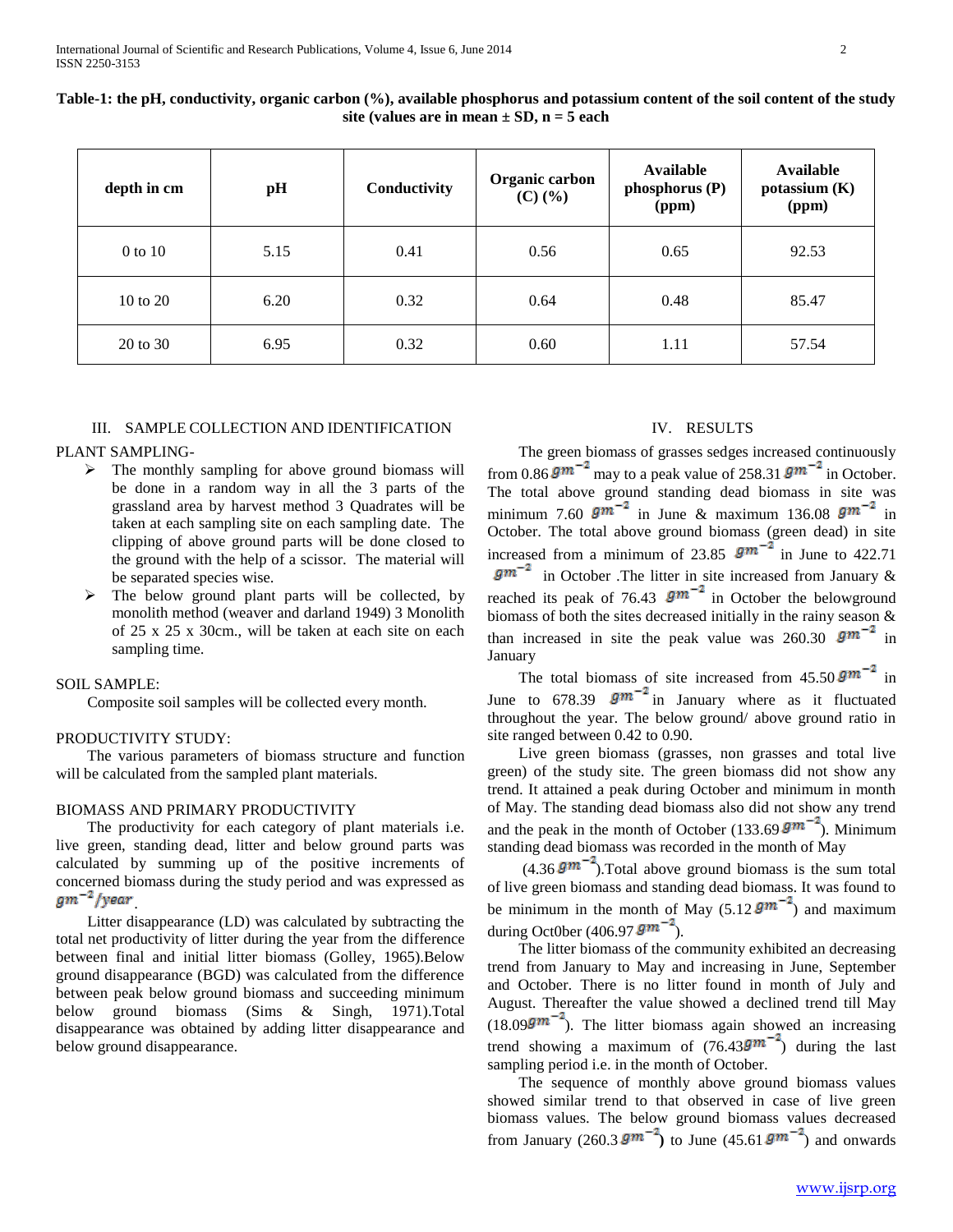the values showed gradual increased from July (58.64  $g m^{-2}$ ) to October (251.324). The total biomass of the community ranges from 54.34  $\,g\text{m}$  <sup>-</sup> to 734.724  $g\text{m}$  <sup>-</sup>. The maximum biomass was observed in October and minimum in the month of May.

 The non-grass production showed maximum in the month of January (36.54  $gm^{-2}$ ) and minimum in the month of May  $(0.36 \text{ gm}^{-2})$ . The annual non-grass production was found to be

134.01  $\left(gm^{-2}/year\right)$ . The total live green production showed their minimum and maximum value during May  $(1.22gm^{-2})$ and October (273.28 $\text{gm}^{-2}$ ). Out of the annual net live green production  $(1326.13$ gm<sup>-2</sup>/year) 89.89% was contributed by grasses and 10.11% by non-grasses. The standing dead production was found to be 659.29  $(gm^{-2}/year)$ 

|  | Table- 2: Biomass ( $(gm^{-2})$ ) of different species during the study period. |  |
|--|---------------------------------------------------------------------------------|--|
|--|---------------------------------------------------------------------------------|--|

| Month        | Live green     |                       |              | <b>Standing</b><br>dead | Litter        | Above ground |                   | <b>Below</b><br>ground | <b>Total</b><br><b>Biomass</b> |
|--------------|----------------|-----------------------|--------------|-------------------------|---------------|--------------|-------------------|------------------------|--------------------------------|
|              | <b>Grasses</b> | <b>Non</b><br>grasses | <b>Total</b> |                         |               | $Lg + Sd$    | $Lg + Sd$<br>$+L$ |                        |                                |
| Oct.         | 189.3          | 14.77                 | 204.07       | 73.44                   | 70.12         | 277.51       | 347.63            | 158.30                 | 505.93                         |
| Nov.         | 143.79         | 14.93                 | 158.72       | 109.52                  | 72.30         | 268.24       | 340.54            | 168.5                  | 509.04                         |
| Dec.         | 76.49          | 17.51                 | 94           | 52.65                   | 56.64         | 146.65       | 203.29            | 130.72                 | 334.01                         |
| Jan.         | 144.18         | 36.54                 | 180.72       | 105.42                  | 64.34         | 286.14       | 350.48            | 260.3                  | 610.78                         |
| Feb.         | 25.27          | 2.4                   | 2.4          | 14.93                   | 41.50         | 17.33        | 58.83             | 82.67                  | 141.5                          |
| Mar.         | 7.10           | 1.39                  | 8.49         | 4.40                    | 36.30         | 12.89        | 49.19             | 57.26                  | 106.45                         |
| Apl.         | 8.95           | 1.2                   | 10.15        | 17.03                   | 21.06         | 27.18        | 48.24             | 28.20                  | 76.44                          |
| May.         | 0.86           | 0.36                  | 1.22         | 4.36                    | 18.09         | 5.58         | 23.67             | 30.67                  | 54.34                          |
| Jun.         | 14.30          | 1.95                  | 16.25        | 10.60                   | 18.76         | 26.85        | 45.61             | 21.65                  | 67.26                          |
| Jul.         | 38.43          | 4.21                  | 42.64        | 19.26                   | $\sim$ $\sim$ | 61.9         | 61.9              | 58.64                  | 120.54                         |
| Aug.         | 119.45         | 7.89                  | 127.34       | 47.39                   | $\sim$ $\sim$ | 174.73       | 174.73            | 98.67                  | 273.4                          |
| Sep.         | 195.14         | 11.71                 | 206.85       | 66.60                   | 45.32         | 273.45       | 318.77            | 197.34                 | 516.11                         |
| Oct.         | 254.13         | 19.15                 | 273.28       | 133.69                  | 76.43         | 406.97       | 483.4             | 251.324                | 734.724                        |
| <b>Total</b> | 1192.12        | 134.01                | 1326.13      | 659.29                  | 520.86        | 1985.42      | 2506.28           | 1544.24                | 4050.524                       |

**Table-** 3: Total annual net primary production  $gm^{-2}/year$  of different grassland community

| Author(s)      | Year | Location           | Type of              | <b>NPP</b>      |
|----------------|------|--------------------|----------------------|-----------------|
|                |      |                    | community(Dominance) | $gm^{-2}/year)$ |
| Ambasht et al. | 1972 | Varanasi           | Dichanthium          | 1420            |
| Varshne        | 1972 | New Delhi          | Heteropogon          | 1330            |
| Singh & Yadav  | 1972 | Kurukhetra         | Panicum              | 2980            |
| Mishra         | 1973 | Ujjain             | Dichanthium          | 989             |
| Billore & Mall | 1977 | Ratlam             | Sehima               | 846             |
| Misha          | 1978 | Berhampur          | Aristida             | 1447            |
| Malana         | 1981 | Berhampur          | Aristida             | 1180            |
| Pradhan        | 1994 | <b>Bhubaneswar</b> | Aristida             | 1474            |
| Behera         | 1994 | Phulbani           | Heteropogon          | 809             |
| Barik          | 2006 | Berhampur          | Aristida             | 929             |
| Pramod ku, kar | 2013 | Rangamatia         | Mixed Type           | 6403            |
| Present study  |      | Bilaspur           | Mixed Type           | 989             |